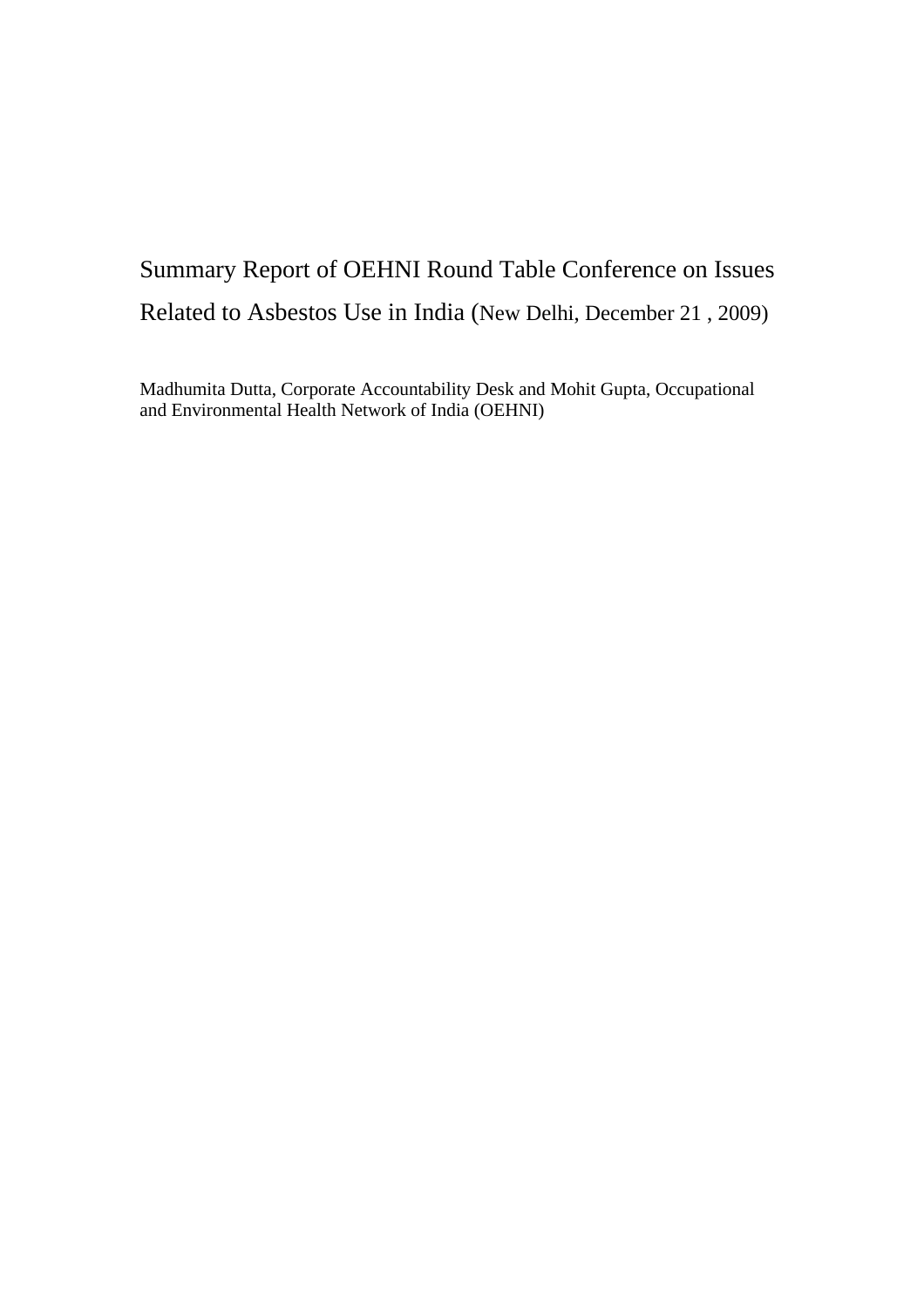# **Summary of OEHNI Round table conference on issues related to asbestos use in India. December 21st 2009. India International Centre Annex, New Delhi.**

**Welcome:** Mr Mohit Gupta, Coordinator, OEHNI.

Introducing OEHNI, its objectives, activities and membership, Mohit gave an overview of the key issues related to continued use of asbestos India, conditions of work, health impact on workers and their families.

**Keynote address:** Dr Qamar Rehman, scientist emeritus.

Dr Rehman explained origin and history of global use of asbestos; the irrefutable science behind the carcinogenicity of all forms of asbestos fibres. She further explained that asbestos adsorbs chemicals (like gasoline/soot), which makes it more toxic when inhaled and accelerates the disease (cancer) manifestation. She gave example of women working in asbestos (tremolite) milling factories, where exposure is very high, in Rajasthan who have developed cancer (mesothelioma) within 5 years of exposure and died within 7 years. She further stated that all forms of asbestos form causes genotoxicity. She explained the various diseases caused due all forms asbestos fibres, adding that there are no biomarkers for asbestos induced diseases. The disease can be dectected by following: occupational history, X rays, lung function test, asbestos bodies' formation, and serum markers.

She highlighted a few key findings of the study conducted by ITRC in asbestos mills:

Total no. of workers: 308 Diagnosis: 21% confirmed asbestosis Development of disease: 62% in less than 5 years of exposure Fibre conc.: 2-18f/cc (when the study was conducted) Organised sector factories: Fibre concentration: 1.45‐2.66 f/cc Diagnosis: 26% workers developed asbestosis Development of disease: 25‐40 years to develop disease

Dr Rehman showed slides of women workers engaged in hazardous conditions of work, cleaning empty asbestos bags and being paid Rs 20‐30 per day. After her study Dr Rehman had recommended to the government of India to ban asbestos (in the unorganised sector) and was assured by former member‐ secretary of Central Pollution Control Board and Mr Jairam Ramesh (who is presently the Union Minister of Environment and Forest) that actions would be taken to phase out asbestos. But so far no such actions have been taken by the govt.

Dr Rehman ended her talk by highlighting the new generation hazards that will be caused due to nano technology.

## **Session 1: Title – Reports from the Field – Ground Realities**

**Moderator:** Sanjiv Pandita, AMRC, Hongkong

Before inviting and introducing the speakers, Sanjiv explained the rationale behind organising the meeting. He pointed out that the meeting was primarily to bring together evidences of harm on Indian workers caused due to asbestos exposure and present them to Indian govt. representatives from concerned Ministries. Given that the Govt. of India has been in denial that asbestos is killing workers and their families in India, it was important that independent studies being conducted by trade unions, occupational health groups, testimonial of workers be presented to govt. of India. With the hope that the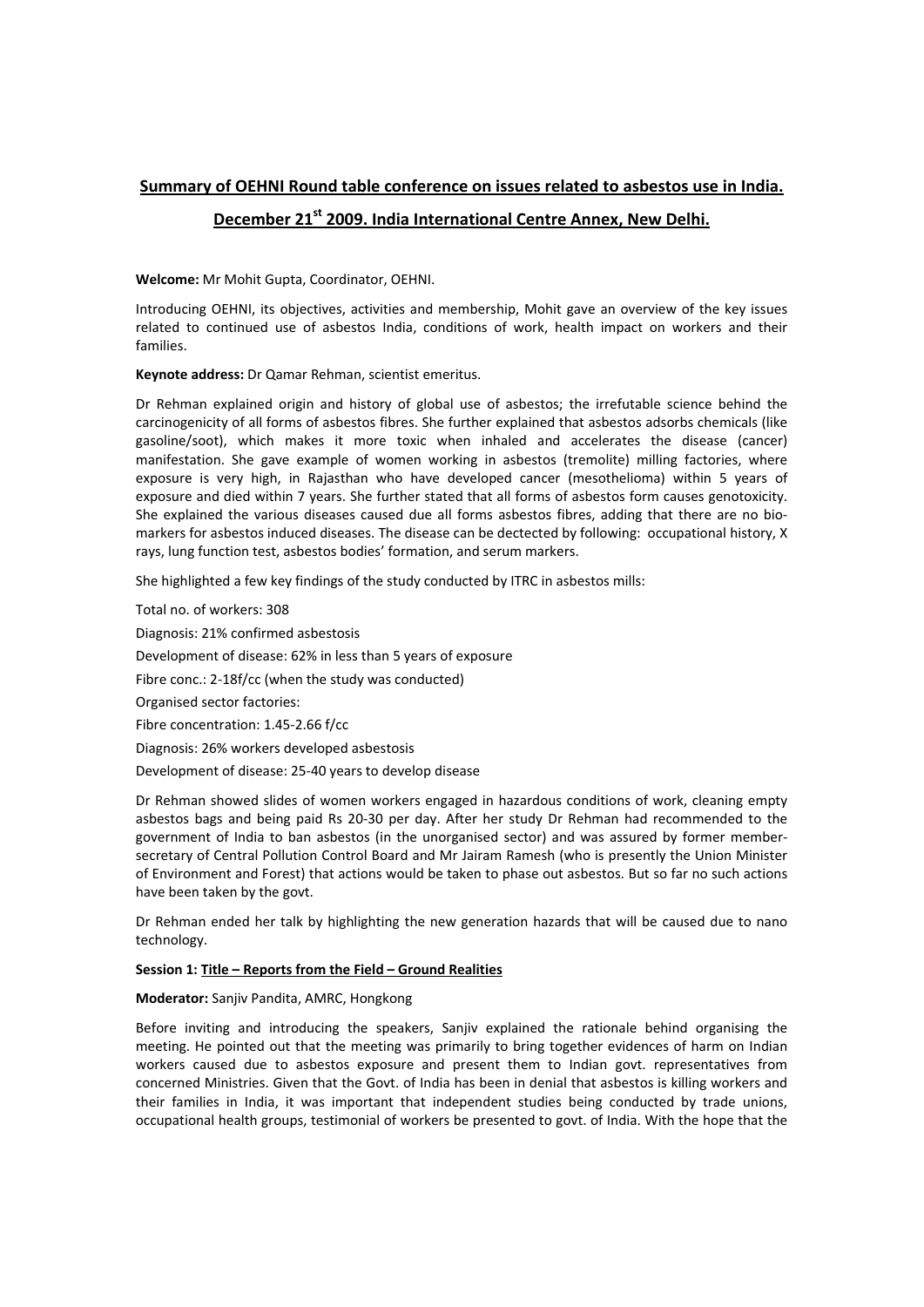govt. would take action for relief, rehabilitation of the workers, ban asbestos and hold corporations liable for their criminal activity of endangering lives of millions of people for profit.

#### **Speaker: Vijay, Cuddapah, Andhra Pradesh:**

Vijay spoke about the Chrysotile mines in Pulivendalah‐Bramhampalli in Cuddapah district of Andhra Pradesh. He said three mines are operational as of now, Parvathy mines, Vinayaka mines and Reddy mines (which is owned by the brother of former Chief Minister of AP). 5 companies have applied for mining leases. All the mines are underground mines. Reddy mines have gone 4 levels deep underground. It hires only 38 local people and rest are migrant workers from Orissa or from neighbouring districts of Adilabad, Mehboobnagar. Vijay stated that it was very difficult to talk to the workers. Parvathy mines, owned by a former MLA, which employed about 280 workers, is closed now. There is no information available of the workers and their whereabouts.

Vijay has been able to contact about 480 workers (amongst the 5 operational/closed mines) in about 6 villages where these workers reside. Out of which 15 people have been diagnosed with cancer, 3 have died, others are getting medical treatment. A compensation of Rs 25,000 was given to the victims. Vijay had taken the matter to the former Chief Minister who had promised jobs to these workers in Uranium mines (but till date no one has been given any jobs). Vijay very succinctly brought out the nexus between politically powerful and the asbestos mining industry in Andhra Pradesh.

#### **Speakers: Ravindra Mohite, former employee, Hindustan Composites Limited, Ghatkopar, Mumbai and Pralhad Malwadkar, OHSC, Mumbai:**

Ravi narrated his work experience (he was employee of HCL since 1974 till the factory closed down in 2004) in the factory, which was set up by UK based asbestos major Turner and Newell, which later sold off its shares to its Indian subsidiary. Ravi narrated how he and his co-workers were unaware of hazards of asbestos and handled asbestos fibres without any precaution, mostly imported from Canada, South Africa, Zimbabwe, and Brazil to manufacture asbestos brake liners, friction material, and textiles. Most of the warning or hazard information that was printed on the imported asbestos bags was in English and no one trained the workers for safety or any precaution to be taken while opening the bags. The workers came to know of asbestos hazards and its impact on their health when Krantikari Kamgar Union alongwith OHSC organised health camp infront of the factory gate.

Pralhad Malwadkar: In 2004, OHSC with KKU organised a medical camp and diagnosed 41 confirmed cases of asbestosis. Out of these cases, 36 workers went to labour commissioner to file for compensation for health damages. In 2008, a survey was started with 648 workers in which earlier workers who had been diagnosed in 2004 were also included for reassessment. Total 864 workers are now being studied. With a doctor and a researcher the survey was started. Between April‐June 2008, 260 workers were surveyed and PFT tests conducted, 170 workers referred for x-rays. 45 workers were confirmed for asbestosis. Later 530 workers were surveyed. 92 confirmed cases of absestosis were diagnosed. So far 133 cases have been found to be confirmed cases of asbestosis have been found in this factory, with 2 cases of lung cancer and one case of larynx cancer. Besides, claims are being filed in the T&N Trust in the UK for compensation of affected workers.

#### **Speaker: Raghunath Manwar, OHSA, Ahmedabad, Gujarat**

Raghunath spoke about cases of asbestosis amongst workers in Torrent power company (formerly Ahmedabad Electricity Company) and Gujarat Composites Ltd (formerly Shri Digvijay Cements). He spoke about Dr Clarke (medical officer in AEC), who in 1986 first diagnosed cases of asbestosis in AEC. In 1996, a writ petition was filed in High Court for compensation of two cases‐Mangabhai and Kisan Goplani. But till 2008, nothing had happened in the case by which time 14 more cases have been confirmed for asbestosis. Most of the insulation work (handling of asbestos) is done by contract workers. The workers are in desperate situation due to inaction from govt and courts, compounded by their debilitating disease. Raghunath was forced to get into an out of court settlement in face of abject poverty and disease of the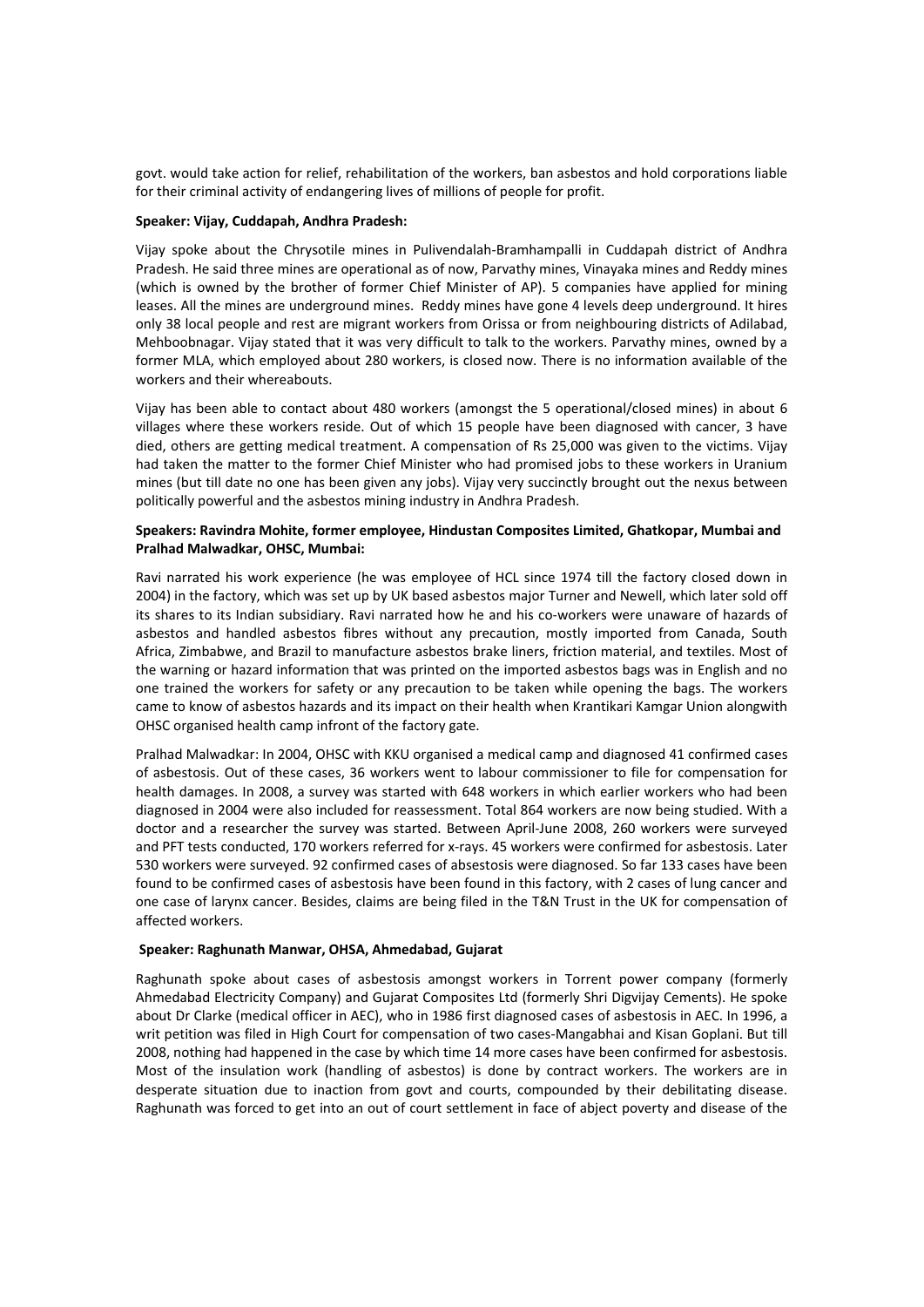workers and an amount of Rs 27 lakhs was given to 14 workers. There are cases of secondary exposures to

wives of some of the AEC workers (masons), who have confirmed cases of asbestosis.

In Gujarat Composites, 66 confirmed cases of asbestosis were found from the 109 workers who were medically examined in 2003‐ 04. There was an attempt made to get compensation from the Supreme Court for these workers, but due to a 1996 ruling of SC which authorises NIOH as the final certifying agency for compensation under ESI, the cases have to be now referred back to NIOH. Workers can not approach NIOH directly to certify them; it has to be done by the Factory Inspector,



employer or the trade union (which has union in the factory). This has further complicated the case, since none of the above want to approach NIOH and requests made by Raghunath to get the workers certified by NIOH have been rejected by the agency. Meanwhile, Murugeshen and Konndapani, former workers of Digvijay cements have died. Chinnapan and Nandalal have been diagnosed with asbestosis. Meanwhile, the factory is functioning, importing chrysotile from Russia, Brazil, Kazakistan. Bulks of the workers in the factory are contract workers.

Through RTI requests, Raghunath has obtained information from Gujarat Cancer Institute of 39 cases of mesothelioma recorded in the institute. But no details of patients have been revealed. As per records of the Factory Inspector, there are only 7 industries which manufacture asbestos products in Guajart, where as there over 21 factories (or maybe more) which manufacture asbestos products and hundreds of industries which use them, especially chemical industries across the state. Gujarat is a hub of chemical industries. Raghunath ended by saying that holding the company liable has been very difficult due to constant change in name and ownership of the company several times. The company was started by US based John Mansville.

## **Speaker: Rana Sengupta, Advocate Sanjeet Purohit, Hira lal‐ MLPC, Rajasthan**

Rana spoke about MLPC's very recent experience of working on issues related to asbestos mining in Rajasthan. He gave general picture of mining in Rajasthan‐3 million workers in mining work in Rajasthan, more than 90% of them are dalits and tribals. MLPC is working in Jhadol block of Udaipur with asbestos mine workers. RTI Act has been used to get info on asbestos mines and no. of workers. Getting information has been a Herculean task. Innovative way of data collection, using panchayat leaders to get

list of villagers formerly engaged asbestos mining (since most of the asbestos mines are closed in the area). Representation has been made to SDM for medical check ups of all the former mine workers and their families. But nothing was done till one worker died. Another worker has died recently. District Collector has now asked NIOH to give the report of all the workers who have been diagnosed by them‐126 workers. Future course action‐victim group organising/reclamation of the mines/extend the work in Beawar, where situation is very bad.

Adv Purohit said that GOI on  $9<sup>th</sup>$  July 1986 had



imposed a ban on renewal and fresh leases of asbestos mines. There were 8 mines operating in Rajasthan. On 27.8.2003 Indian Bureau of mines released its report on the GOI ban and recommended that the ban be revoked in AP and for continuing the ban in Rajasthan. Rajasthan govt is pressuring the GOI to lift the ban.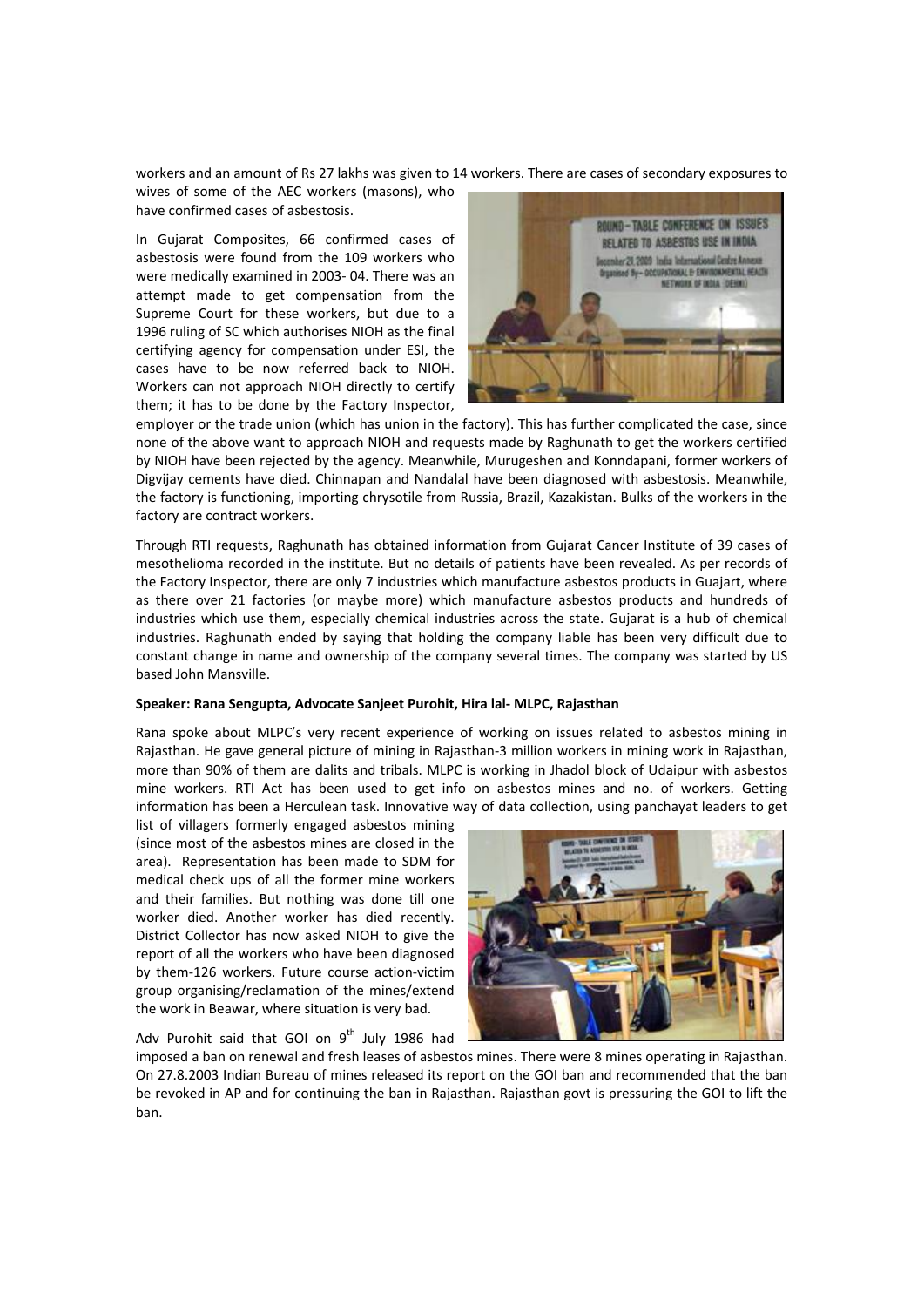Hira Lal: I have been working for last 10 years with asbestos workers, without knowing that this mineral could kill workers. In Upreta asbestos mines 2‐3 types of asbestos fibre grades are mined. There were 5 big mines and 40 pit mines, and in each 30-40 workers worked. The owners of these mines are from Bhilwara. Btw 2003‐2009, 17 asbestos workers have died.

#### **Session: 2 Title: National and International Scenario (Political / Scientific)**

#### Moderator: Dr Arthur Frank

While welcoming the speakers, Dr Frank said that the reason asbestos diseases were not visible in India is because somehow Indian public health system does not record the asbestos related diseases. He said India needs substitutes for asbestos which are readily available globally.

#### **Speaker: Krishnendu Mukherjee, Adv, Goa**

Krishnendu explained briefly about the former T&N factory (now HCL) in Mumbai and UK based T&N Trust Fund where claims for Indian workers from HCL, Mumbai are being filed. He said that T&N



started its operations towards the end of  $19<sup>th</sup>$  century. It knew about the health hazards of asbestos way back in 1930s and didn't do anything about it even in England till the 1960s. It started its foreign operations (mostly for marketing its product and later manufacturing) around 1930s mainly South Africa, Rhodesia (Swaziland), India (Mulund, Kolkata). In India it mainly started for marketing its products and later set up manufacturing factories in Maharastra.

In 1975, an official from T&N visited the Indian subsidiary companies and mentioned that the dust levels were very high. In late 1990s, Federal Mogul bought T&N. FM made an assessment of \$400 million as liability of FM, but that was way too low. Later FM also went bankrupt and a trust was created to pay compensation to UK and foreign workers of former T&N factories.The Trust operates in US and UK. Cape Claims was created to compensate victims of former T&N factories in South Africa, Swaziland, India. The Trust processes claims for both workers and communities living around former T&N factories. However, the monetary amounts of Trust claims are lower than what workers can get from litigation.

He mentioned about possibilities of Indian workers bringing class action law suit against Canadian asbestos mining companies in near future.

Krishnendu highlighted the stark lapses on the part of Indian govt. on monitoring how much asbestos is actually coming into the country and how much asbestos products are being exported. He talked of 'Advanced licence scheme' operationalised by the Ministry of Commerce. Under which the ministry is supposed to have data of who is importing asbestos, from where, how much duty is being paid etc. But a RTI request to the Ministry revealed that the agency has no such data available with them of companies under this scheme.

Krishnendu talked about various International conventions which are based on principles of 'prior informed consent' of which India is a party like –Basel Convention, Rotterdam Convention and also the Indian law. But India consents to import asbestos based on consent given by Min of chemicals.

#### **Speaker: Dr George Karimundackal (thoracic surgeon) Tata Memorial Hospital**

With a title 'Mesothelioma‐Flying under the radar' Dr George Karimundackal from Tata Memorial Hospital presented 127 cases of mesothelioma and lung cancers which his hospital has detected and treated from 1985 to 2008. He stated that most of the cases come at a terminal stage. He concluded that his hospital receives 5-6 cases of asbestos diseases every year and 1 % of all lung cancer cases are mesothelioma, an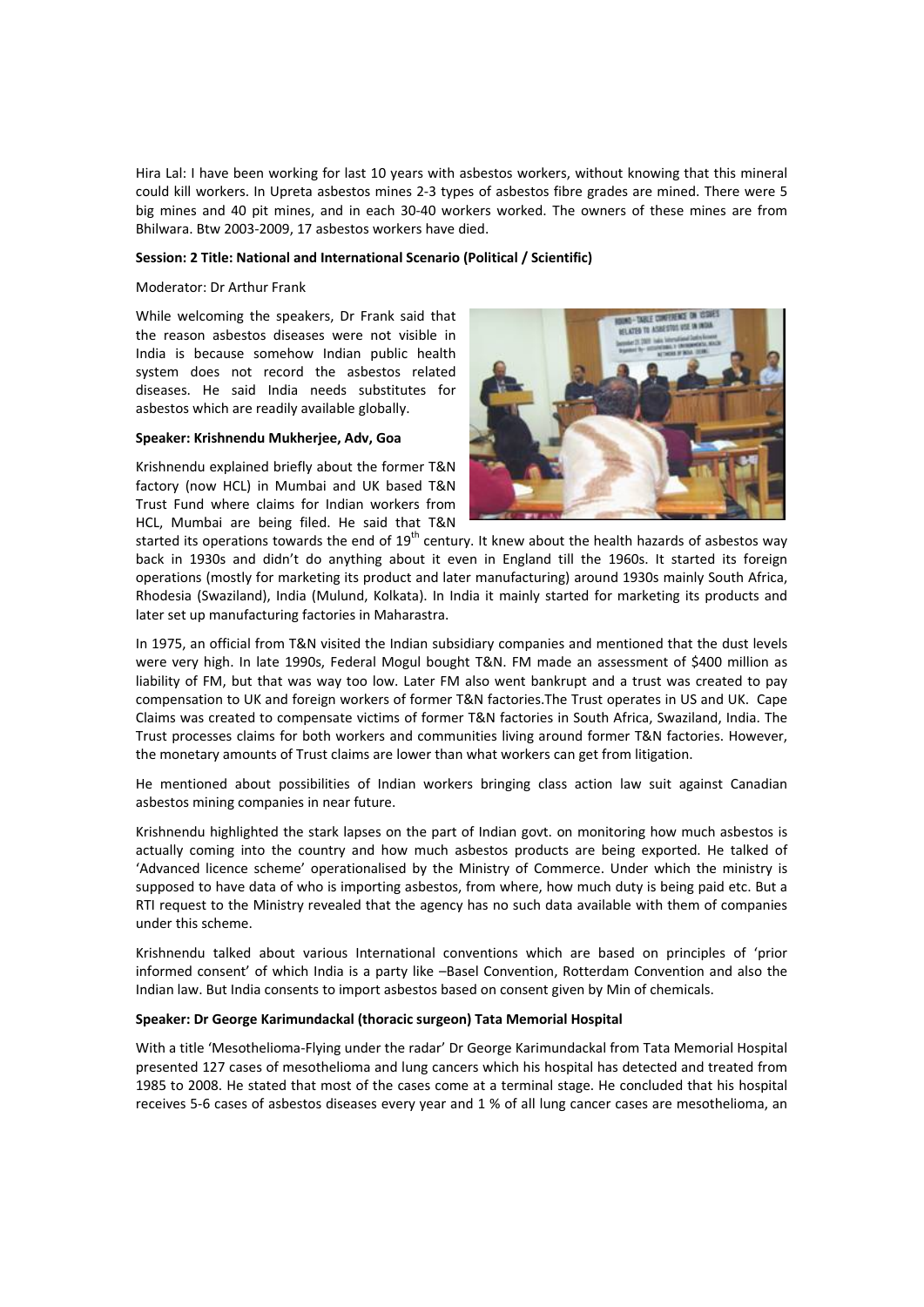incurable asbestos disease. Notably, only 3 in 36 of the cases had a history of exposure from asbestos, implying poor methodology of data collection at TMH.

He said there was a strong co-relation with exposure to asbestos and mesothelioma which is an extremely rare form of cancer and very difficult to diagnose and treat.

Diagnosis of cases in TMH:

 cases (1985‐2008) pleural mesothelioma peritoneal mesothelioma Male: 91 female: 36

50% in the age group 40‐50 yrs

He said that while in last 5 years TMH has received many cases of lung cancer, only 5‐6 cases of mesothelioma cases have come. Mostly the disease gets undetected. He also said for workers and their families to reach and avail facilities at TMH, which is a tertiary hospital, is very difficult. Not just very complex and painful (where half the lung is taken out), the cost of surgery itself was out of reach for a worker‐ Rs 1.5‐2 lakhs for surgery, Rs 70,000 per cycle of chemotherapy. On top of that 7% of people die due to the intensive surgery. It's very tough to survive after one contracts mesotheolioma. Between years 2003‐08 only 4 out of 36 cases underwent surgery. One case was of a 55 year old worker from Bilaspur, Chhattisgarh, who was earlier diagnosed for lung cancer till he came to TMH. The other was a case of a 51 year old office worker from Thane.

Dr George emphasised how difficult it was to differentiate between lung cancer and mesothelioma, even for a trained cytologist. He spoke of lack data, lack mesothelioma registry, very few hospitals capable of correctly diagnosing and treating mesothelioma cases.

He recommended the following future course of actions:

- Ban asbestos
- Mesothelioma Registry
- Occupational history registry
- High index of suspicion
- Dedicated Multi‐disciplinary expertise

#### **Speaker: Dr Iqbal, IITR, Lucknow**

Dr Iqbal said that there are many different sources of asbestos exposures which need to be looked at. He identified talc (powder) as a major source which has asbestos contamination and exposes a large section of population, especially children and women. Talc is used in several industries as raw material.

He said that we do have numbers of talc based cosmetic powders in India. China is the largest producer of talc. 47 companies which used to procure Chinese talc powder had to recently withdraw their product from market in Korea due to high asbestos contamination.

#### **Speaker:Dr Paek, Seoul National University, Korea**

Dr Domyung Paek from Seoul National University informed that South Korea has banned asbestos in 2007 which came into effect from 2009 and is in the process of passing Asbestos Compensation Law 2009.

#### **Speaker ‐ Dr Murayama:**

#### **Speaker Dr Barry Castleman:**

Dr Barry Castleman, an authority on asbestos medical and legal issues adviced India to adopt alternatives of asbestos and referred to World Bank's good practice notes, how WHO is assisting countries to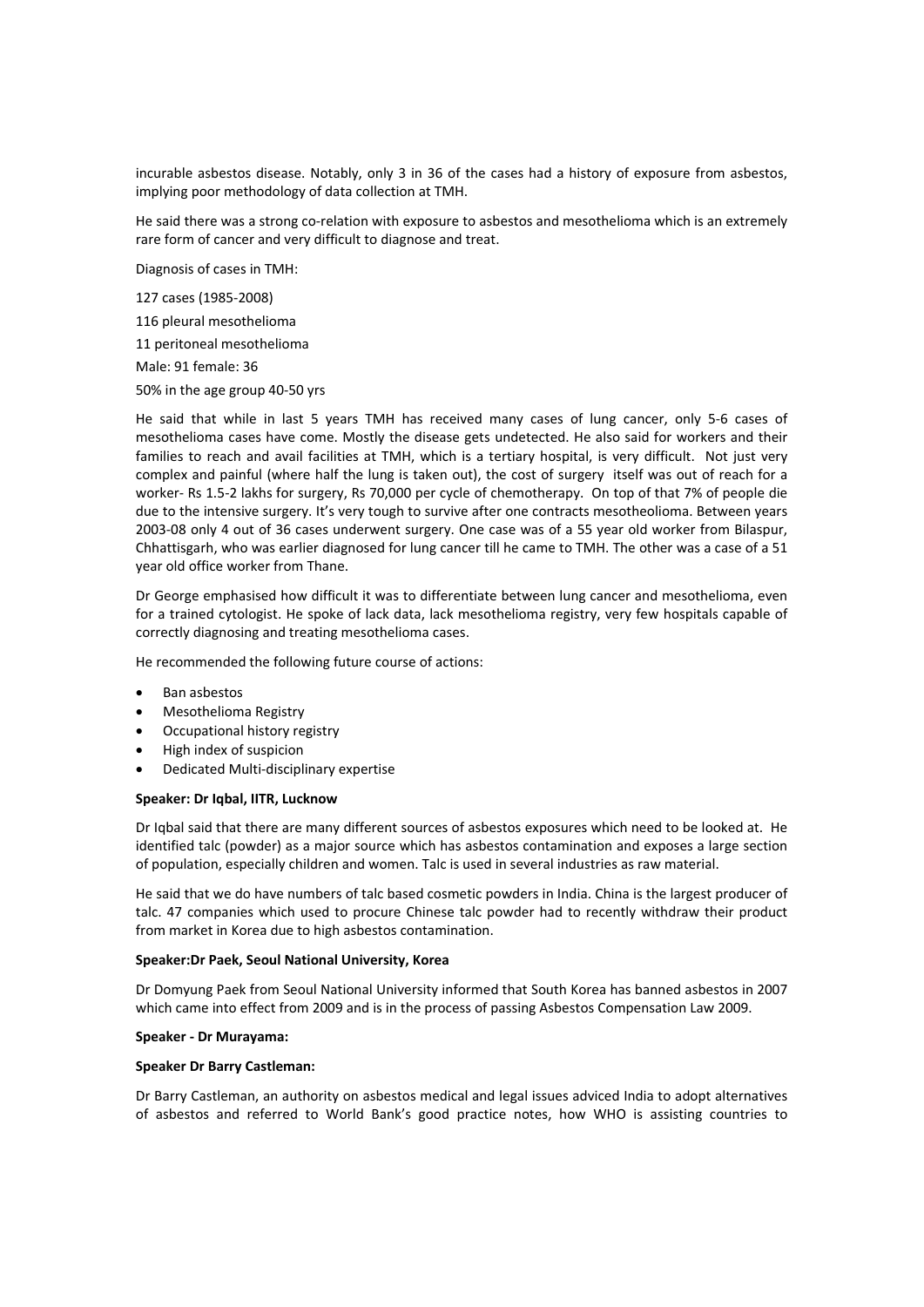eliminate asbestos diseases and ILO's 2006 resolution calling for banning asbestos of all kinds including white asbestos. He also informed about PAHO map on asbestos diseases.

#### **Session 3: Title: National Scenario – Issues and Concerns**

Moderator: Jagdish Patel

No invited govt. official attended the meeting.

#### **Speaker: Dr Y L Tekhre, NHRC.**

Silicosis problem is being discussed and taken seriously by NHRC. Asbestos is a similar problem. He spoke about NHRC's 3 pillars ‐ Life, liberty and dignity. Asbestos is directly related to life.

No complaints have come to NHRC related to asbestos related diseases. NHRC receives only 10‐15% complaints related to health. NHRC is a platform which believes in thinking globally and acting locally. He encouraged people to file complaints with NHRC related to asbestos diseases so that actions will be taken up by NHRC.

#### **Speaker:Gopal Krishna:**

The potential of Ban White Asbestos (Use and Import) Bill, 2009 which has been introduced in the Rajya Sabha, the Central Pollution Control Board study seeking all workers to be employed permanently and Railway Ministry's steps in taking asbestos roofs away from platform was taken note of. Not just domestic consumption, but we are exporting asbestos products to other countries like Bhutan.

#### **Session 4: Wrap up**

#### **Speaker:Madhumita Dutta:**

Madhumita highlighted some of the key issues discussed during the day:

- Lack of data and reporting; deliberate suppression of data/info.;
- No real estimation of number of workers engaged in handling asbestos-mines/ mills/factories/end‐producers/users/waste
- Non‐transparent/Incompetent government agencies‐NIOH
- 51 cases of compensation u/s ESI till date, ESI‐contradictory info.
- Independent studies have found prevalence of diseases‐Gujarat, Maharastra, Rajasthan
- Tata Cancer Memorial (1985‐2005):127 cases of Mesothelioma, Gujarat Cancer‐39 cases, Cancer Registry‐55 cases
- Industry‐government nexus/propaganda
- Rooted in domestic politics
- Fiscal incentive in 5 year plan/import duty/OGL
- De‐licensed
- Dilution of law‐no longer a 'hazardous substance'; lax exposure limit‐2f/cc
- Scientific fraud: NIOH, IBM, CPCB
- India's intl' shame: ILO 162 Asbestos Convention, PIC convention
- Most of the workers in the unorganised sector; contract workers, daily wagers, migrant workers
- Difficult to locate and identify
- Problems in medical diagnosis; establishing occupational history
- Filing for compensation‐who to hold liable, no fixed employer
- Tedious labour laws
- Piercing the Corporate veil: Difficulties in holding companies liable